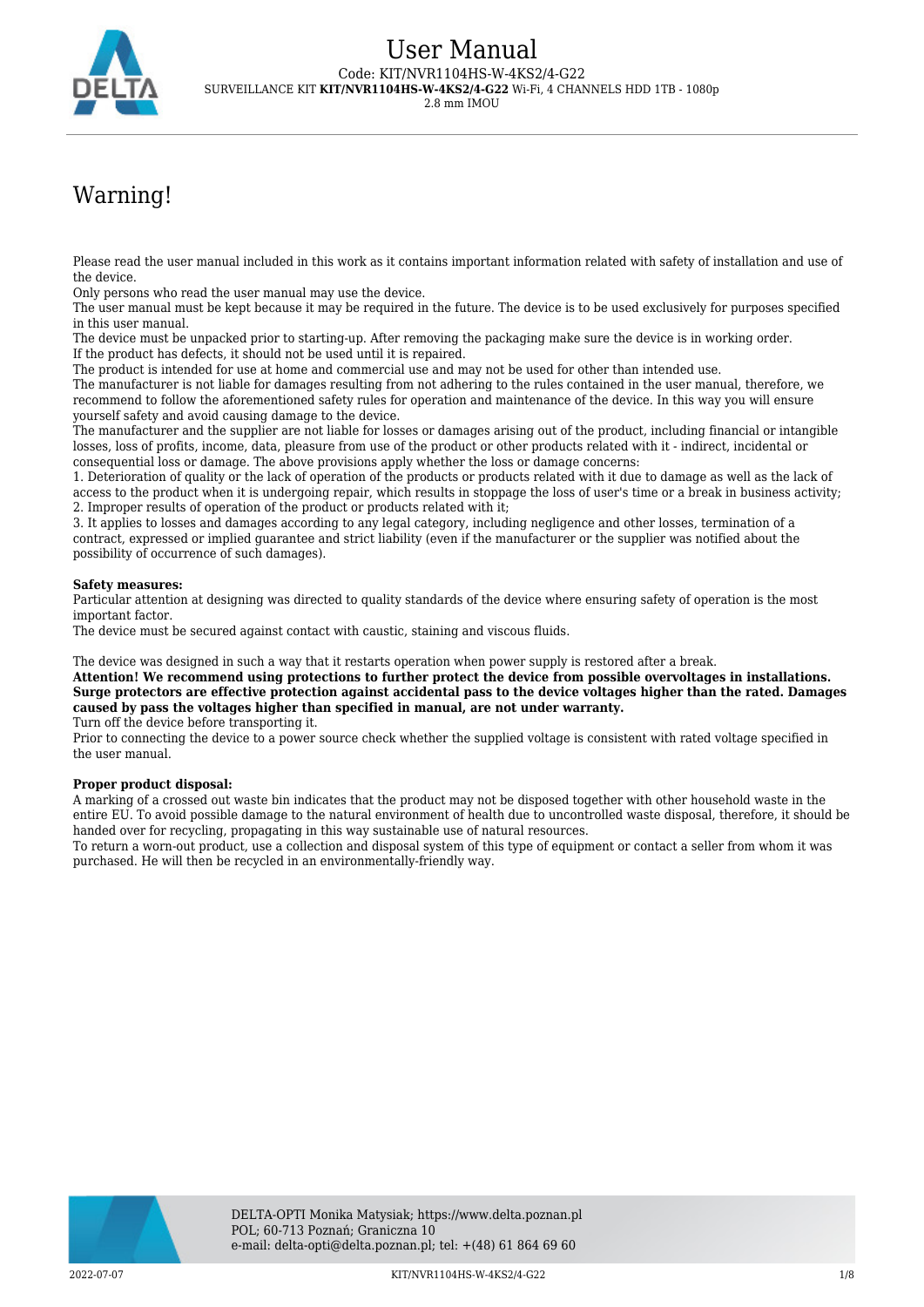

2.8 mm IMOU

The surveillance kit includes 4 cameras, Wi-Fi IMOU DVR with 1TB hard disk, and 4 power adapters DC 12V/1A for independent camera power supply.

Network Video Recorder allowing to operate with Wi-Fi IMOU cameras supported 802.11 b/g/n standards. The menu options layout has been designed for all users, even beginners can easy navigate and change parameters in DVR settings without any problem.

IP camera with efficient H.264 / H.265 image compression algorithm for clear and smooth video streaming at maximal resolution of 1080p. The used Wi-Fi module allows to remote communication with camera for max. distance up to 50 m. Camera is according to IP67 Index of Protection norm.



| Standard:                        | TCP/IP                                                                                                                                                                                    |
|----------------------------------|-------------------------------------------------------------------------------------------------------------------------------------------------------------------------------------------|
| Supported resolutions:           | 1080p - 1920 x 1080 px                                                                                                                                                                    |
| Video outputs:                   | 1 pcs HDMI<br>1 pcs VGA                                                                                                                                                                   |
| Audio support:                   | 4 Channels - Audio from cameras                                                                                                                                                           |
| Audio inputs:                    | 1 pcs CINCH - External microphone input                                                                                                                                                   |
| Audio outputs:                   | 1 pcs CINCH                                                                                                                                                                               |
| Image compression method:        | H.265+/H.265/H.264+/H.264                                                                                                                                                                 |
| Supported hard drives:           | $\cdot$ 1 $\times$ 8 TB SATA.<br>• HDD: 1 TB (included)                                                                                                                                   |
| Recording modes:                 | Manual, Motion Detection, Schedule                                                                                                                                                        |
| External storage devices backup: | Backup to USB drive (pendrive, external drive)                                                                                                                                            |
| Default admin user / password:   | admin / admin                                                                                                                                                                             |
| Default IP address:              | 192.168.1.108                                                                                                                                                                             |
| Web browser access ports:        | 80, 37777                                                                                                                                                                                 |
| PC client access ports:          | 37777                                                                                                                                                                                     |
| Mobile client access ports:      | 37777                                                                                                                                                                                     |
| <b>RTSP URL:</b>                 | rtsp://admin.hasho@192.168.1.108:554/cam/realmonitor?channel=1&subtype=0 -<br>Main stream<br>rtsp://admin:haslo $@192.168.1.108.554/cam/realmonitor?channel=1$ &subtype=1 - Sub<br>stream |



DELTA-OPTI Monika Matysiak; https://www.delta.poznan.pl POL; 60-713 Poznań; Graniczna 10 e-mail: delta-opti@delta.poznan.pl; tel: +(48) 61 864 69 60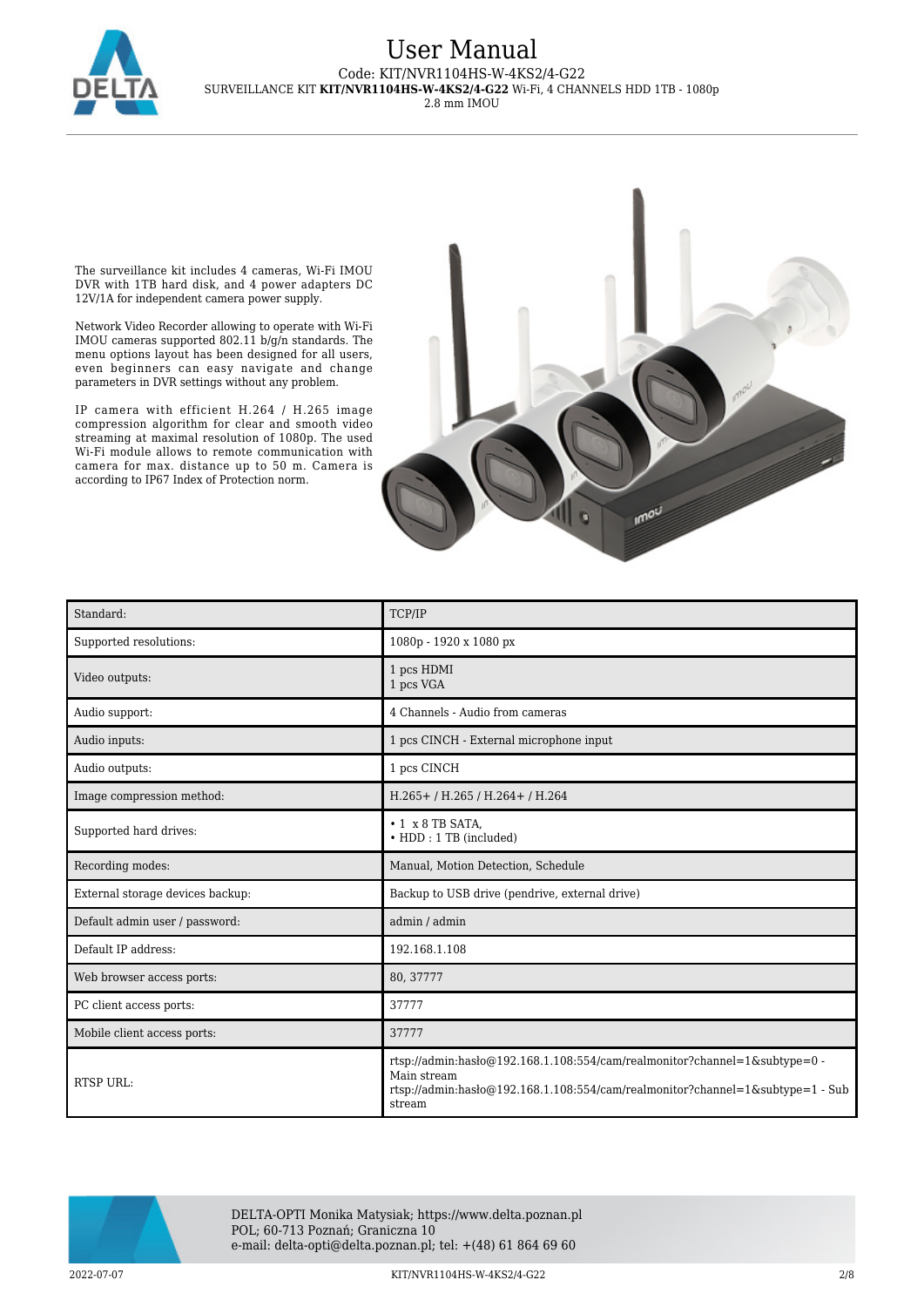

2.8 mm IMOU

| Searching and playback the records: | Records searching: by time and events type. Records playback: forward, backward,<br>fast, slow<br>Synchronous playback of all channels |
|-------------------------------------|----------------------------------------------------------------------------------------------------------------------------------------|
| Bitrate:                            | max. 40 Mbps Ethernet<br>max. 16 Mbps WiFi                                                                                             |
| Intelligent Image Analysis:         | -                                                                                                                                      |
| Network functions:                  | • Port Ethernet 10/100 Mb/s<br>• Full support via network, Web Server built-in<br>• 2.4 GHz WiFi IEEE 802.11 b/g/n                     |
| ONVIF:                              | ✓                                                                                                                                      |
| Mobile phones support:              | Port no.: 37777 or access by a cloud (P2P)<br>• Android: Free application <b>IMOU</b><br>· iOS (iPhone): Free application <b>IMOU</b>  |
| Alarm inputs / outputs:             | -                                                                                                                                      |
| PTZ control:                        |                                                                                                                                        |
| Motion Detection:                   | ✓                                                                                                                                      |
| USB:                                | 2 pcs USB 2.0                                                                                                                          |
| Mouse support:                      | ✓                                                                                                                                      |
| IR remote controller in the set:    |                                                                                                                                        |
| Power supply:                       | 12 V DC / 1.5 A (power adapter included)                                                                                               |
| Weight:                             | 1.29 kg (Recorder with HDD)                                                                                                            |
| Dimensions:                         | 260 x 248 x 48 mm                                                                                                                      |
| Supported languages:                | English, Polish                                                                                                                        |
| Camera:                             |                                                                                                                                        |
| Standard:                           | TCP/IP                                                                                                                                 |
| Sensor:                             | 1/2.7 " Progressive Scan CMOS                                                                                                          |
| Matrix size:                        | 2.1 Mpx                                                                                                                                |
| Resolution:                         | 1920 x 1080 - 1080p                                                                                                                    |
| Lens:                               | $2.8 \text{ mm}$                                                                                                                       |
| View angle:                         | $115$ $^{\circ}$                                                                                                                       |
| Range of IR illumination:           | $30\;\mathrm{m}$                                                                                                                       |
| Audio:                              | · Microphone built-in,<br>· Audio transmission via network                                                                             |
| Image compression method:           | H.265 / H.264                                                                                                                          |
| Main stream frame rate:             | 25 fps @ 1080p                                                                                                                         |
| ONVIF:                              | ✓                                                                                                                                      |
| Network interface:                  | • 100 Mbps Fast Ethernet<br>• 2.4 GHz Wi-Fi IEEE 802.11 b/g/n                                                                          |
| WEB Server:                         | -                                                                                                                                      |

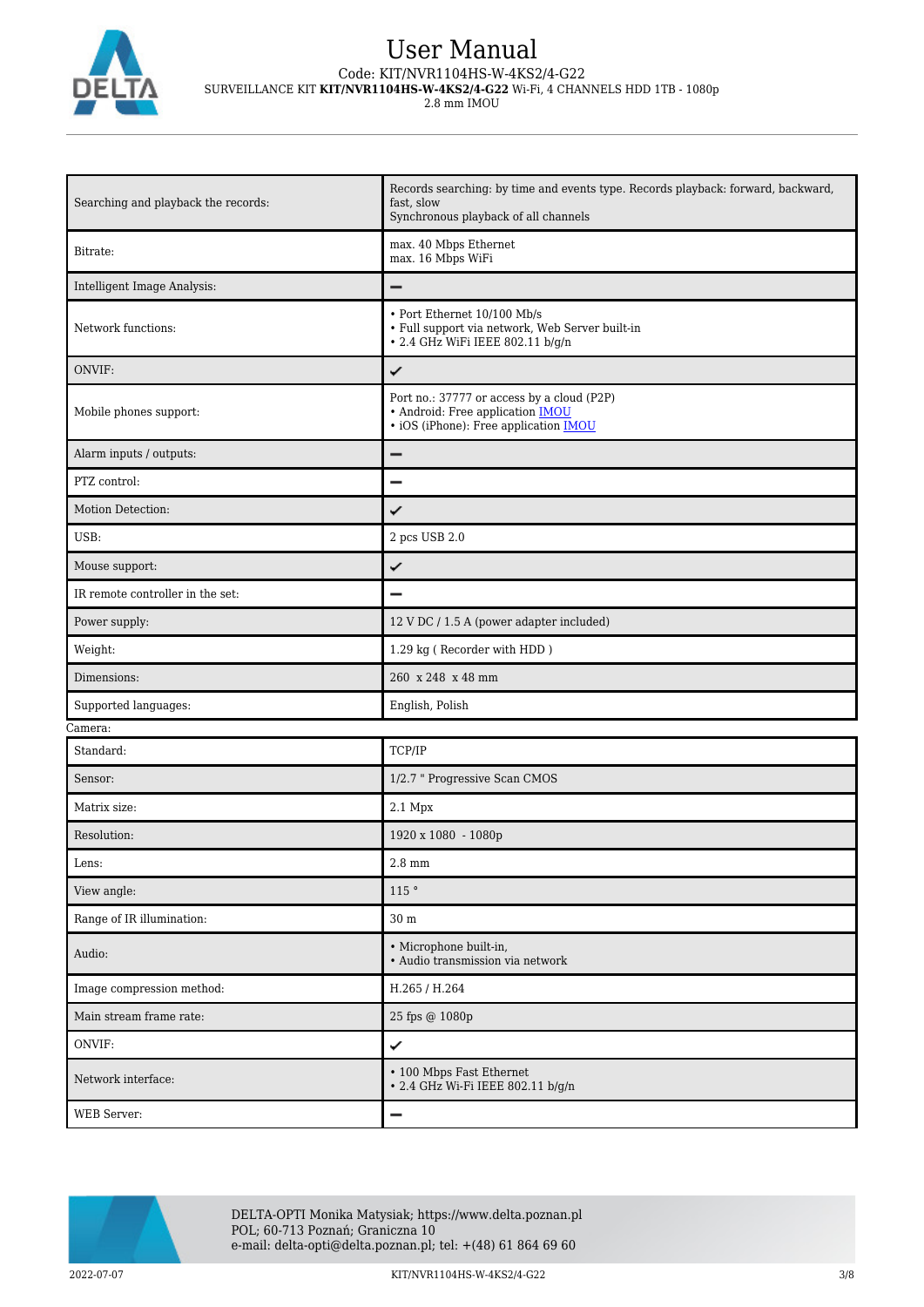

2.8 mm IMOU

| Mobile phones support:         | Access by a cloud (P2P)<br>· Android: Free application <b>IMOU</b><br>· iOS (iPhone): Free application <b>IMOU</b>                   |  |
|--------------------------------|--------------------------------------------------------------------------------------------------------------------------------------|--|
| Default admin user / password: | $admin / -$<br>The administrator password should be set at the first start                                                           |  |
| Default IP address:            | <b>DHCP</b>                                                                                                                          |  |
| Web browser access ports:      |                                                                                                                                      |  |
| PC client access ports:        |                                                                                                                                      |  |
| Mobile client access ports:    |                                                                                                                                      |  |
| Port ONVIF:                    |                                                                                                                                      |  |
| <b>RTSP URL:</b>               |                                                                                                                                      |  |
| Memory card slot:              | Micro SD memory cards up to 128GB support (possible local recording)                                                                 |  |
| Main features:                 | · Wi-Fi Module - IEEE 802.11 b/g/n, Range : 50 m (open area)<br>• Motion Detection<br>• D-ZOOM - Digital Zoom: 16x<br>• RESET button |  |
| Power supply:                  | 12 V DC / 1 A (power adapter included)                                                                                               |  |
| Power consumption:             | < 4.8 W                                                                                                                              |  |
| "Index of Protection":         | <b>IP67</b>                                                                                                                          |  |
| Weight:                        | $0.24$ kg                                                                                                                            |  |
| Dimensions:                    | Ø 70 x 165 mm                                                                                                                        |  |
| Supported languages:           |                                                                                                                                      |  |
| General information:           |                                                                                                                                      |  |
| Connecting cable:              | -                                                                                                                                    |  |
| Country of origin:             | China                                                                                                                                |  |
| Manufacturer / Brand:          | <b>IMOU</b>                                                                                                                          |  |
| Guarantee:                     | 2 years                                                                                                                              |  |

DVR:

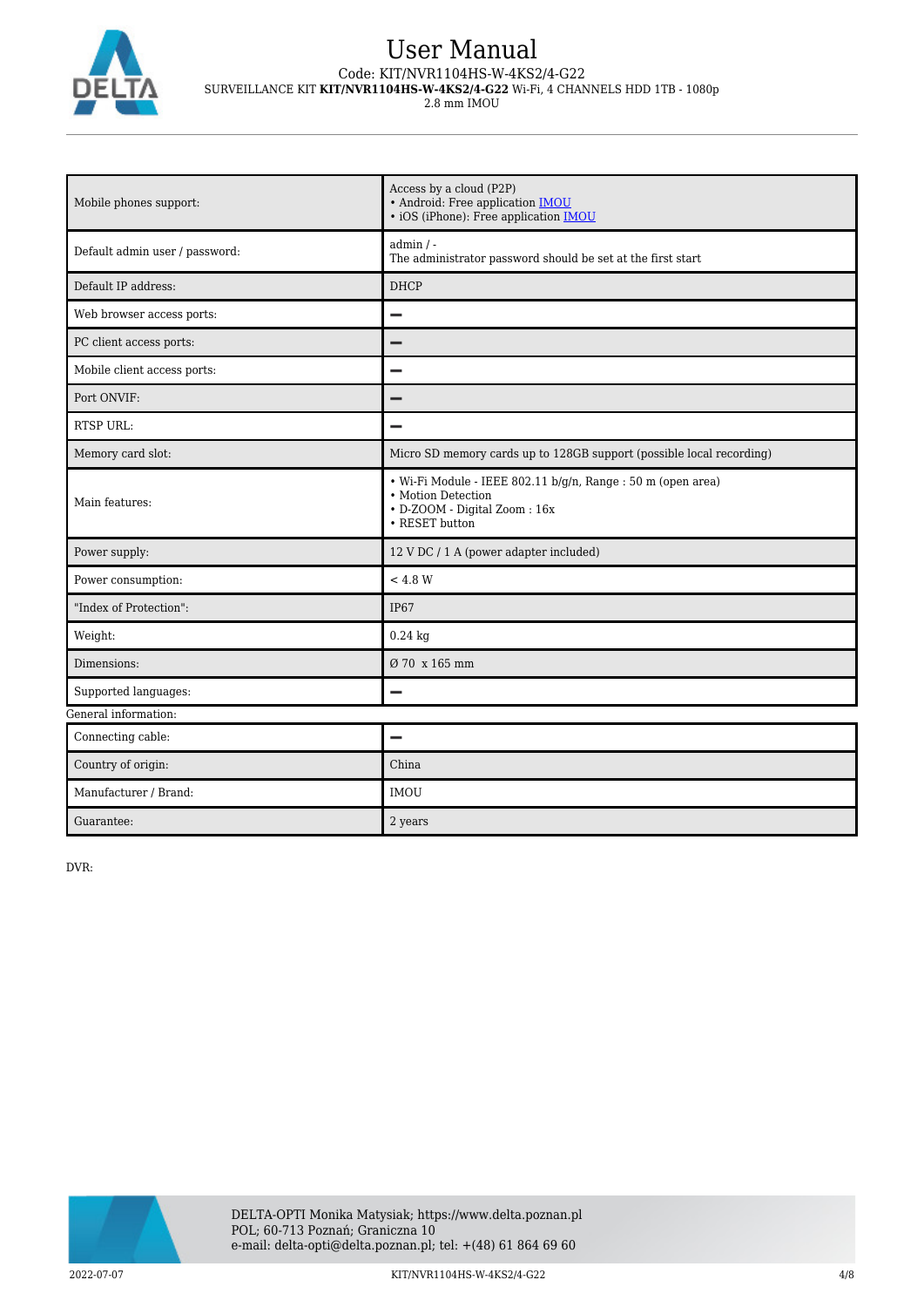



Rear view: CAMERA:

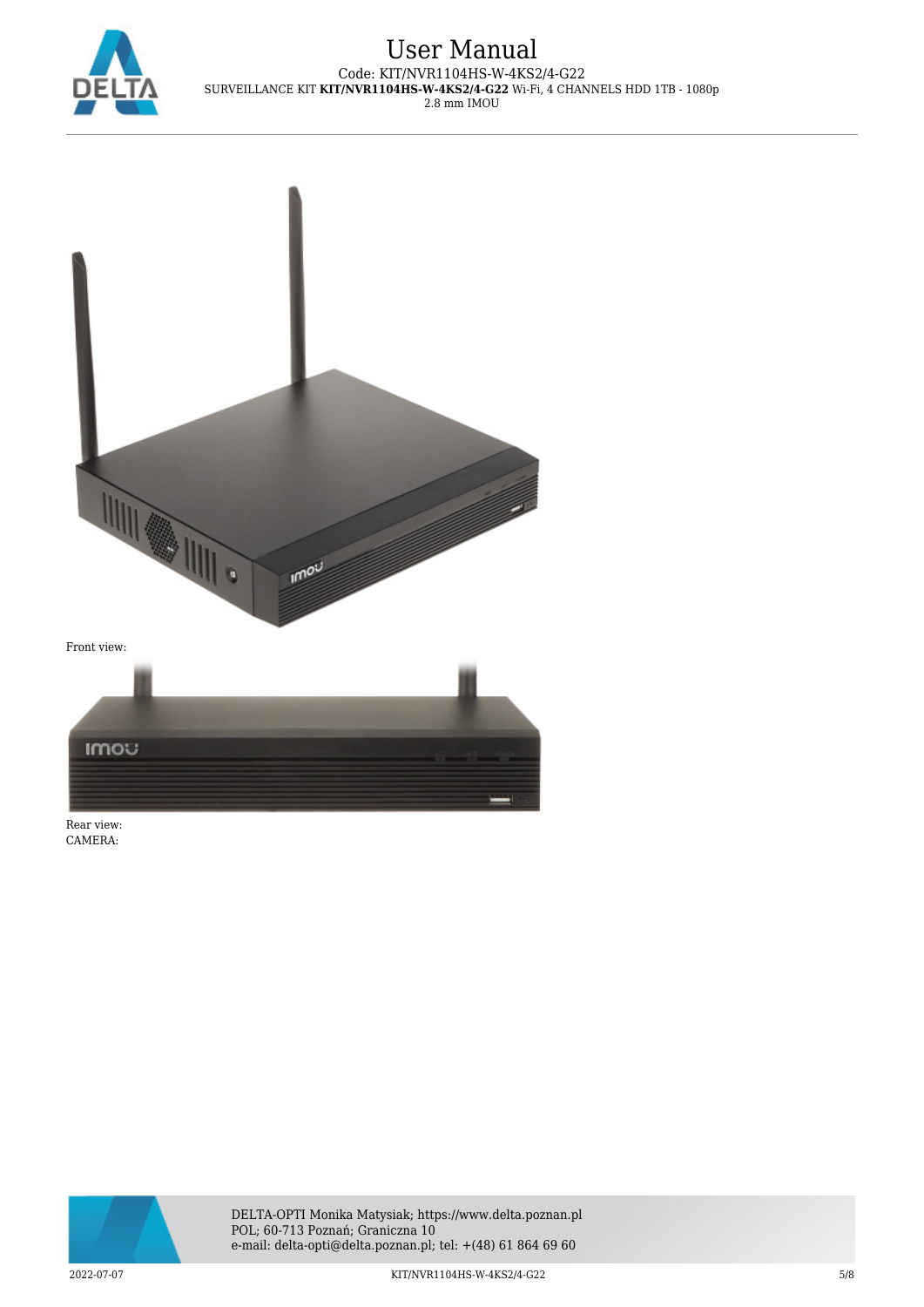



Memory card slot and "Reset" button:

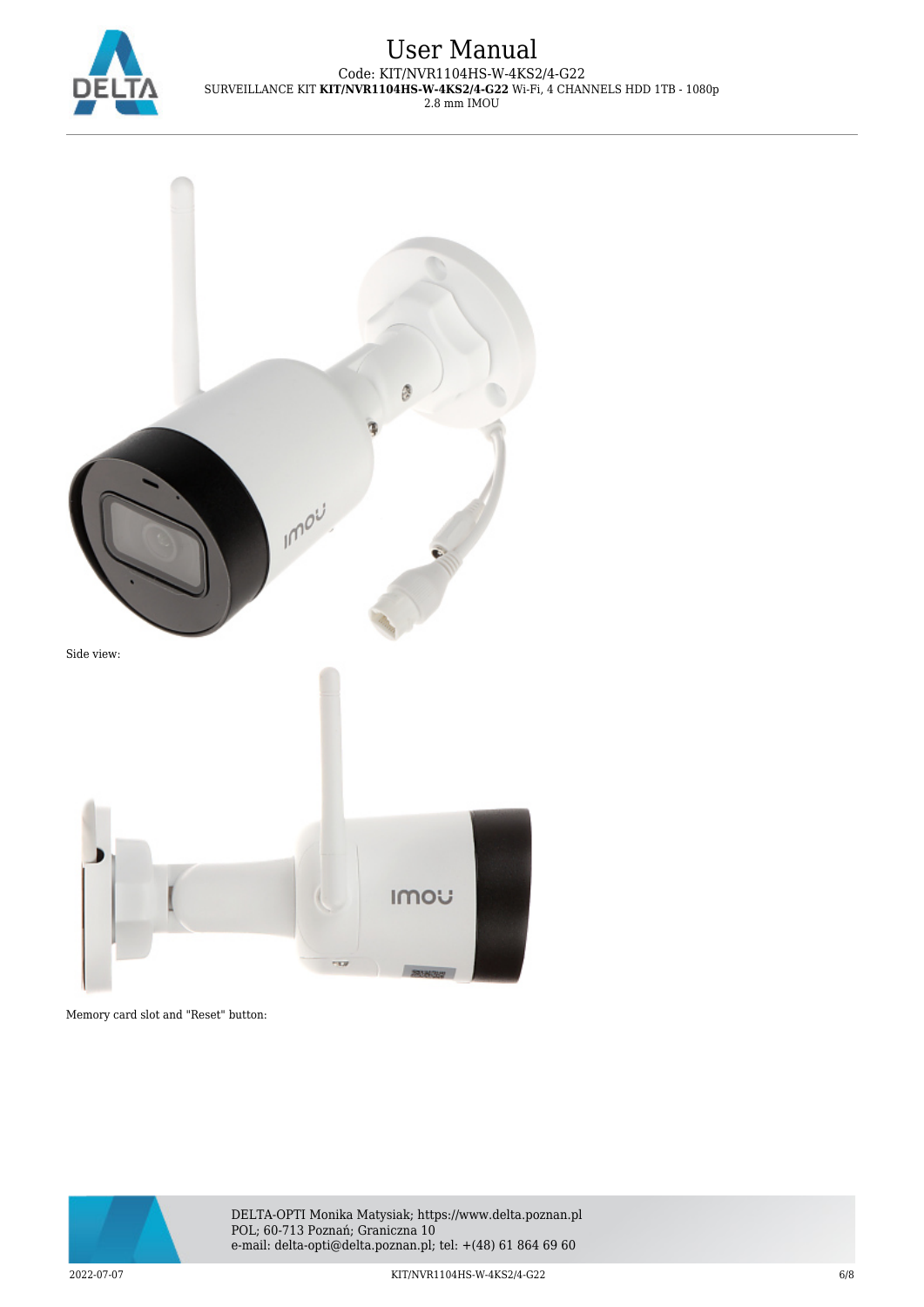



Camera mounting side view:



In the kit: